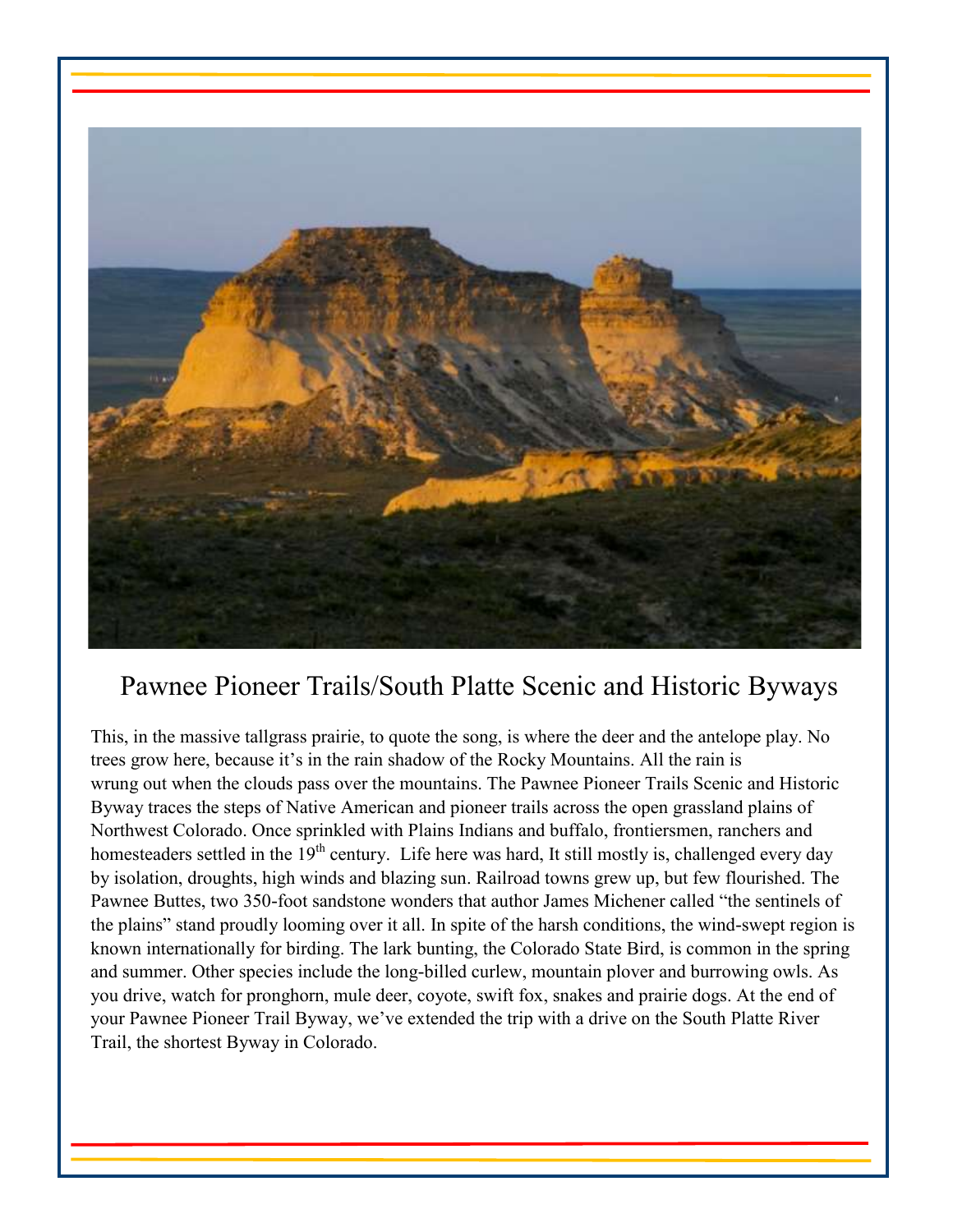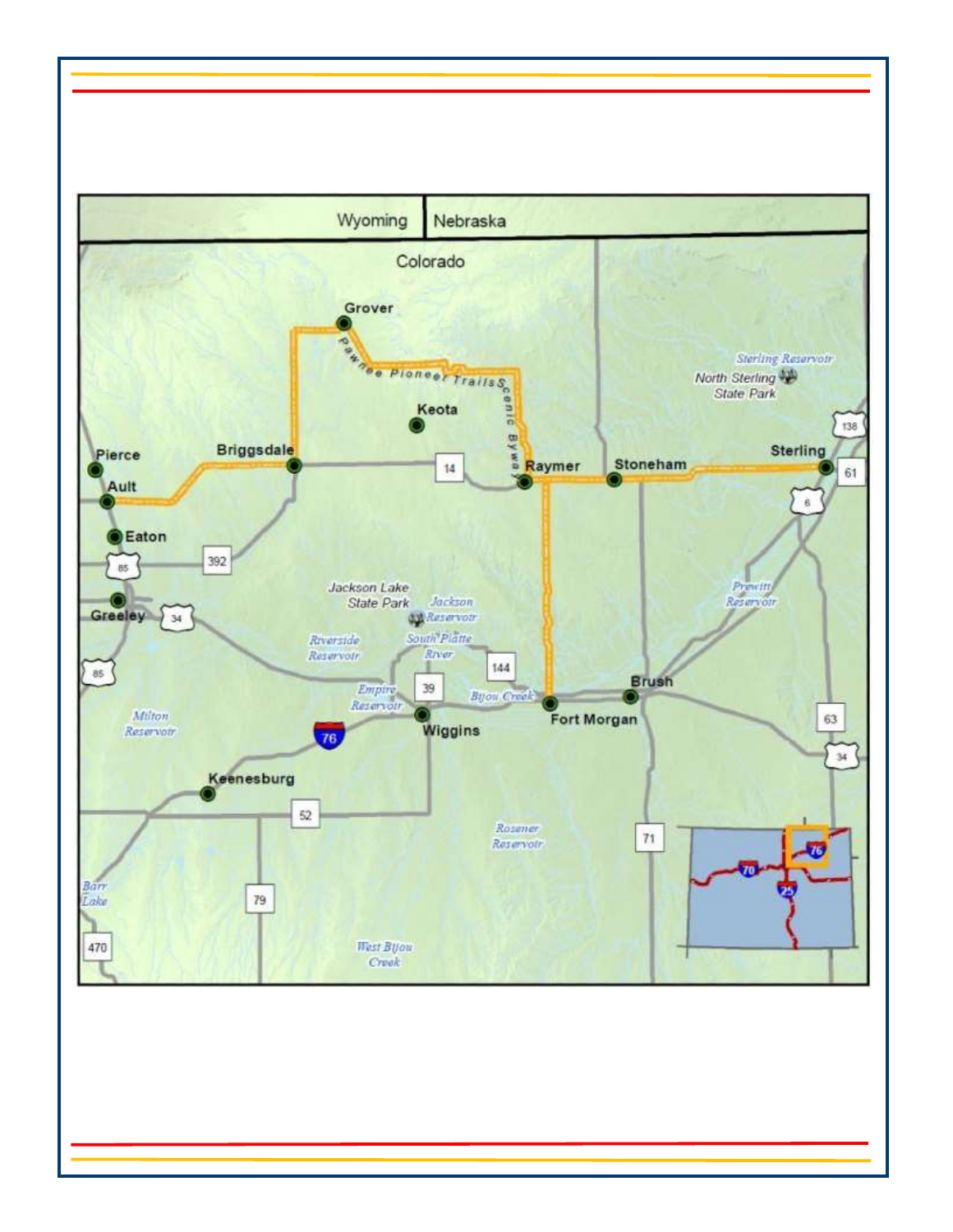# Prairie Ranching Experience



Driving the Byway

Your journey begins in Greeley, the center of agriculture and farming in northeast Colorado. From there, you'll travel up to Ault, the beginning of the Byway and the gateway to the Pawnee National Grasslands. From there, it's on to Briggsdale and to Grover, where the Grover Depot Museum introduces you to early life in the region. Just beyond Grover, you'll see the Pawnee Buttes. Then drop down to Fort Morgan, for an overnight stay. Back up at New Raymer, you'll be on your way to Sterling and then to Julesburg and the South Platte River Trail. Unlike many of Colorado's Byways in the mountains, the roads here are straight and the drive goes fast.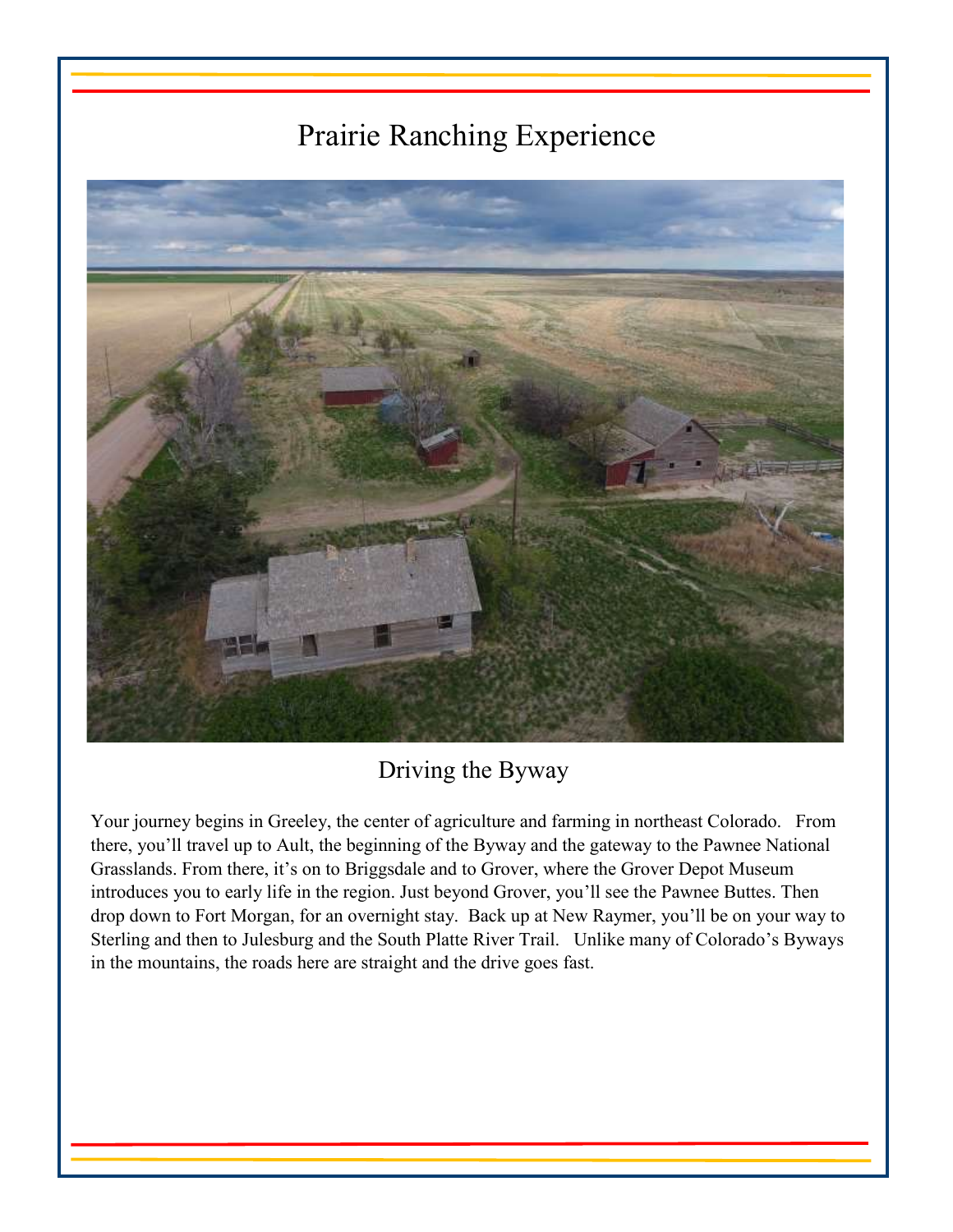

# Greeley

Greely was one of America's first planned towns. After Nathan Meeker, the agricultural editor of the New York Tribune visited in 1869, he returned dreaming of a new home. The support of the editor of the Tribune, Horace Greeley, and his article, "A Western Colony" were instrumental in recruiting 737 colonists for a Utopian farming community near the confluence of the Cache la Poudre and the South Platte Rivers. Meeker was seeking educated, religious non-drinking families who had strong values and were able to use irrigation for farming. Even though Greeley was built on farming and agriculture, it was very progressive. There were telephones by 1883 and electric lights in 1886. Cars coexisted with buggies by 1910. The Greeley Philharmonic Orchestra was started in 1911. Today, Greeley has an excellent collection of museums that serve as a great introduction to farming on the high plains and the culture it generated.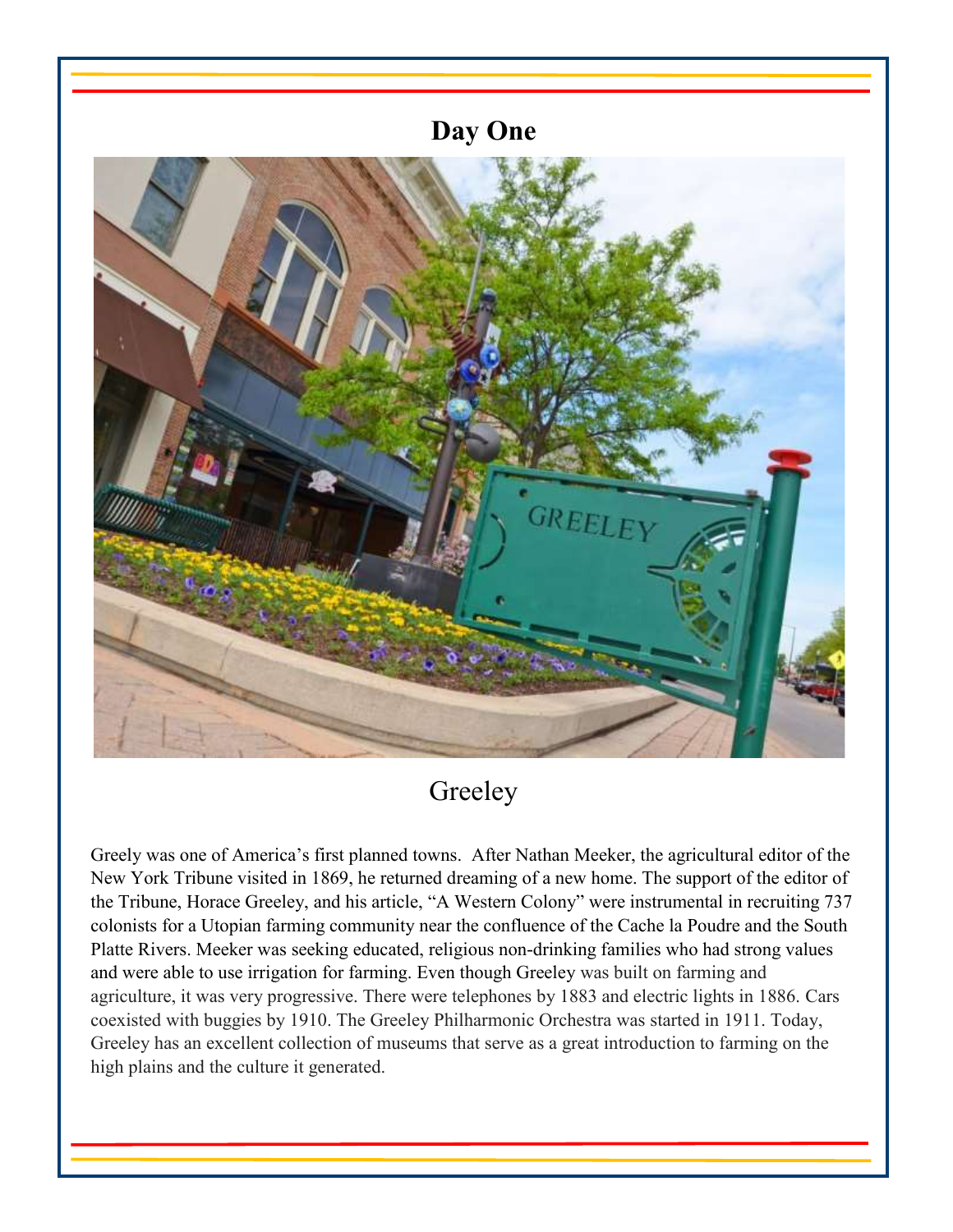# **Day One**

### **Centennial Village Museum**



The living history experience at Centennial Village Museum includes exploring over 35 historic buildings, interpreters in period dress and heritage farm animals on eight landscaped acres. Visit to learn about early pioneer life on the high plains, when grand houses, growing businesses, extensive prairies and farming were all part of life. Check out living history demonstrations of the High Plains Post print shop, blacksmithing, rope making, chuckwagon cooking, scrub board laundry, corn shucking and grinding, cooking on a cast iron stove and more.

1475 A Street, Greely, CO 80631 970-350-9220 Friday-Saturday 10AM-4PM. Sunday Noon-4PM. Allow 2 hours \$8 per person

### **Greeley History Museum**



The main exhibit at the Greeley History Museum "Utopia: An Adaption on the Plains" illustrates the story of Greeley's unique beginning. Located in the 1929 Greeley Tribune Building, exhibits showcase the region's history with regular gallery changes, featuring artifacts and images from the impressive collection of photographs and documents.

714 Eighth Street, Greeley, CO 80631 970-350-9220 Wednesday-Sunday 10AM-4PM Allow 1 hour, \$5 per person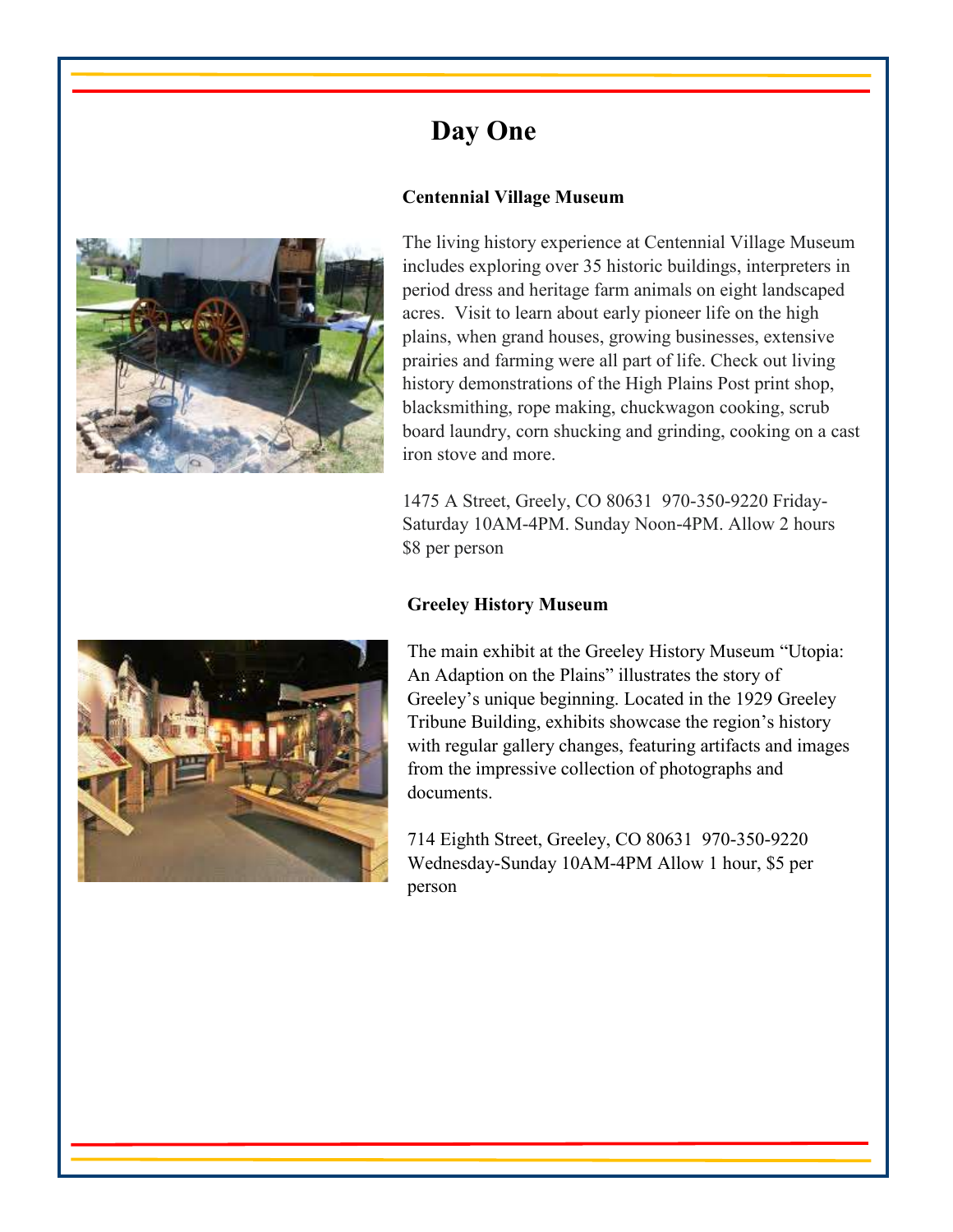# **Day One**

### **Meeker House Museum**



The 1870 Meeker House Museum was the original family home of Greeley's founder that has been restored with furnishings original to the home and used by the family. Special items include a 10 foot diamond dust mirror, a tall case clock and Meeker's cherry desk. As you tour the home, you'll learn the story of Meeker's life as the agricultural editor, his founding of the town, and ultimately becoming an agent of the White River Ute tribe. The landscaped grounds include interpretive panels, historical facts, maps and images of the town and its history.

1324 Ninth Avenue, Greeley, CO 80631 970-350-9220 Wednesday-Sunday 10AM-4PM. Allow 1 hour, \$5 per person

### **White-Plumb Farm Learning Center**



Experience a Colorado Centennial Farm run by the same family for over 100 years. The property was originally settled by Charles White as a turn of the century tree claim that was later turned into a farming operation. The farmhouse has been significantly renovated and the outbuildings repurposed for educational use.

955 39th Avenue, Greeley, CO 80631 970-350-9220 Wednesday-Sunday 10AM-4PM Allow 1 hour, Donations accepted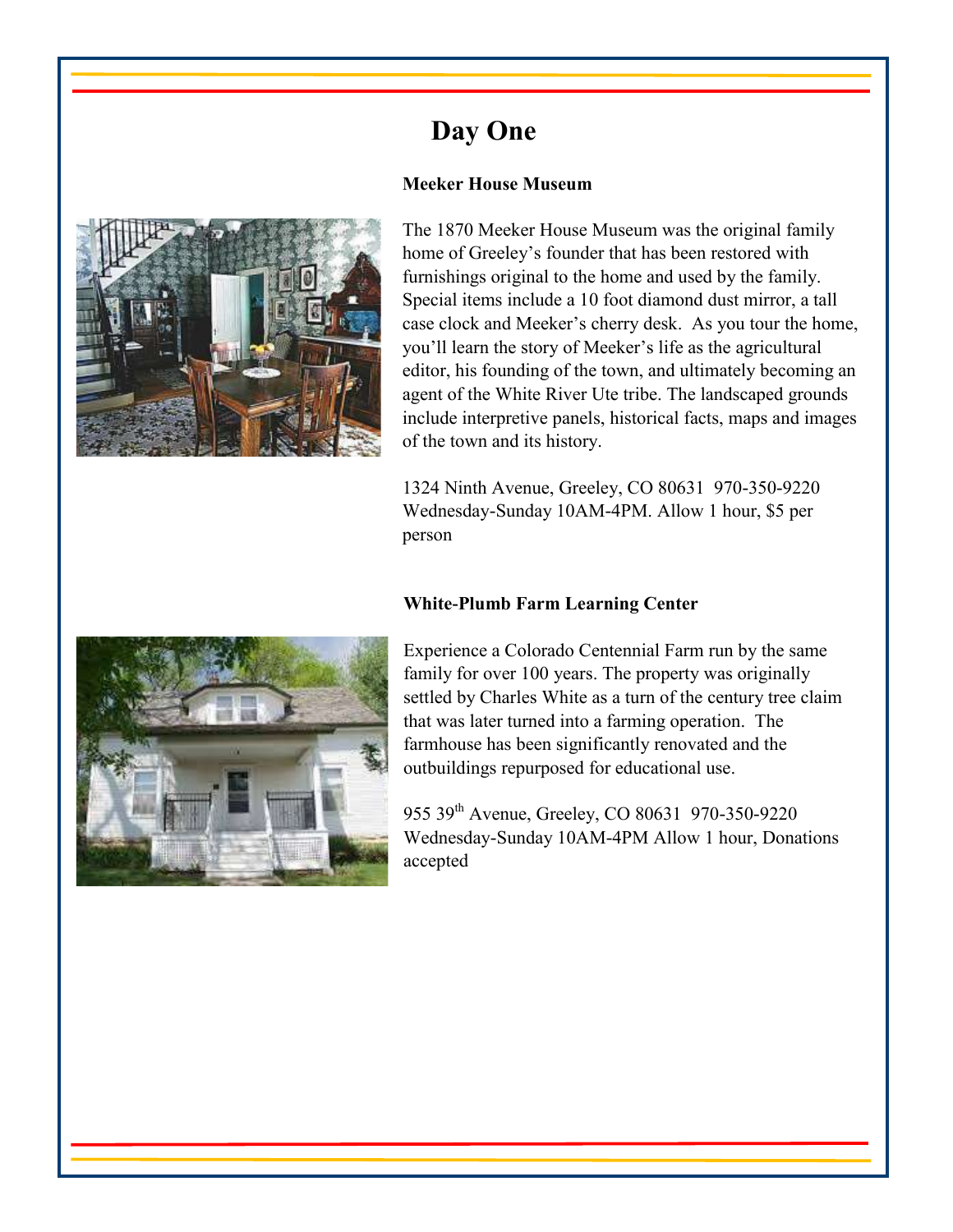### **Greeley Destination Distinctive Accommodations and Dining**



### **Destination Distinctive Accommodations: The Currier Inn 1221 Ninth Avenue, Greeley, CO 80631 970-392-1221**

Stay in an elegant historic octagon-shaped Inn, equipped with all the amenities of modern lodging. Breakfast is served each morning at the time of your choice.



**Lucky Fins**  4848 Centerplace Drive Greeley, CO 80634 970-673-8805

Local cuisine, American, seafood, shusi, vegetarian and gluten free.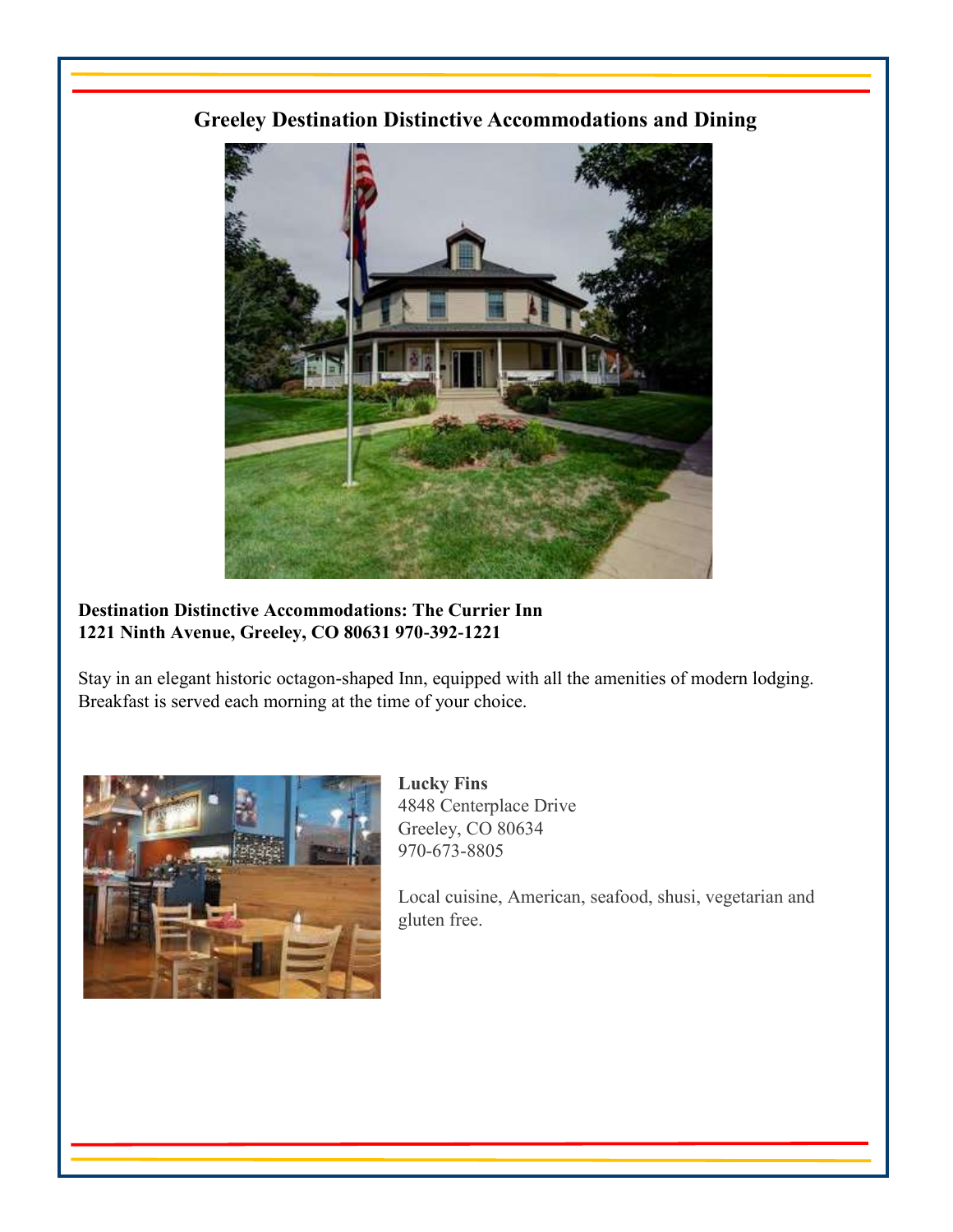Ault

The little town of Ault is well known as the "Gateway to the Pawnee Grasslands". The tree lined Main Street is lined with antique stores and restaurants, and all the other amenities of a small farming town. Greeley to Ault—12 miles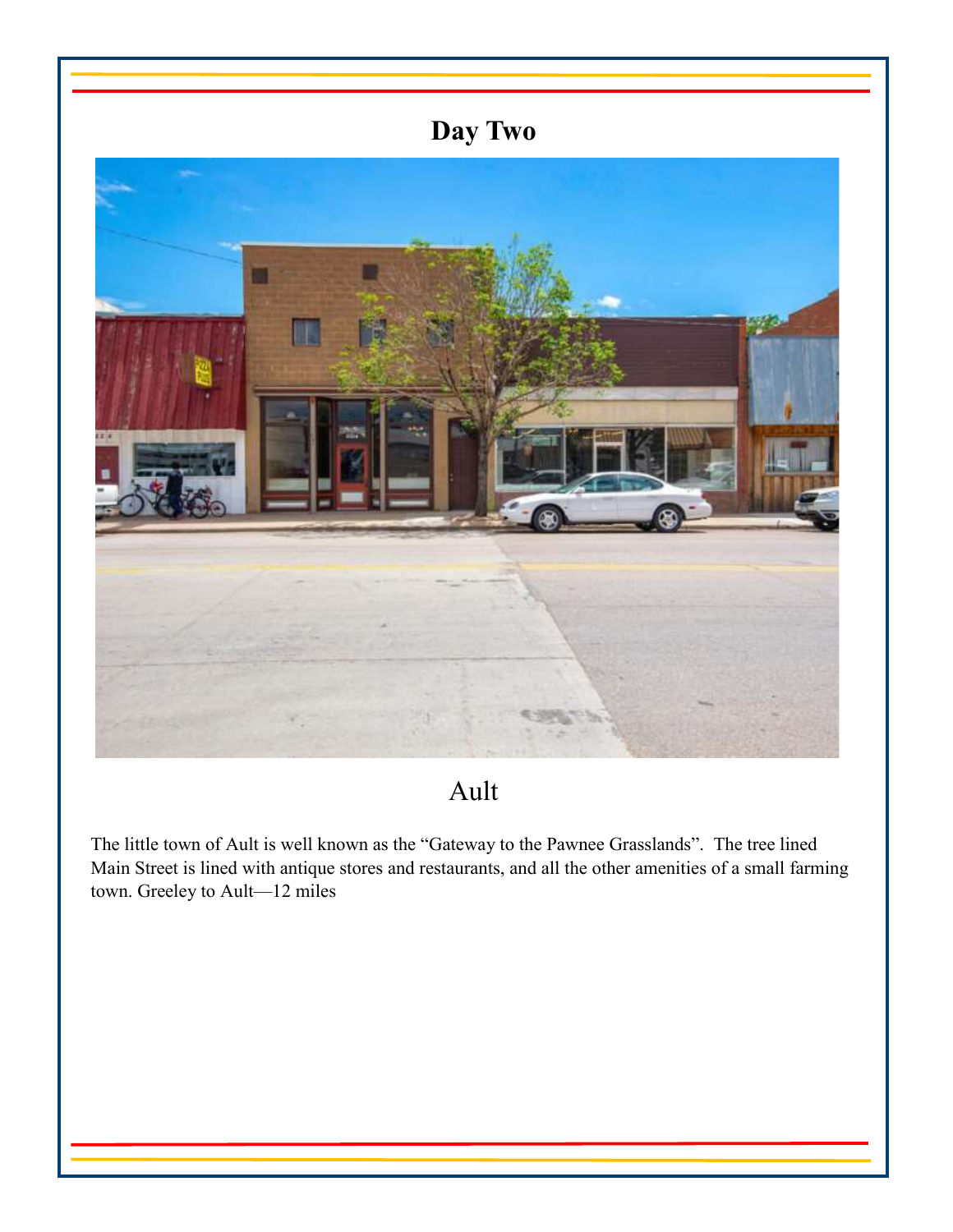

### **Pawnee Pioneer Grasslands**

The Pawnee National Grasslands preserves a part of the windswept plains that evolved from the "Dust Bowl" to a massive grassland. A network of numbered US Forest Service and country roads take you within walking distance of almost all parts of the grassland. The 21-mile Pawnee National Grassland Bird Tour moves through a variety of bird habitats, old homesteads, abundant wildlife, wildflowers and the peaceful serenity of the prairie. The tour begins at the Crow Valley Recreation area and follows county roads to ultimate meet up with Highway 14. The birds you will see depends on the season you are visiting.

115 North Second Avenue, Ault, CO 80610 970-834-9270 24/7, Free



### **Antique Shopping**

Ault is known for antique shops, including Jen's Antique Mall, HR's Antiques etc, Faded Rose Antiques, Blooms and Heirlooms and Antiques Whistle Stop, some of which have been there for decades.

Regular retail hours, generally Tuesday-Saturday 10AM-4PM



**Gray's Café**  200 First Street Ault, CO 80610 970-834-0741

Gray's is a great stop where the food is good, the coffee is always hot and fresh, the cinnamon rolls awesome and the service always fast and friendly.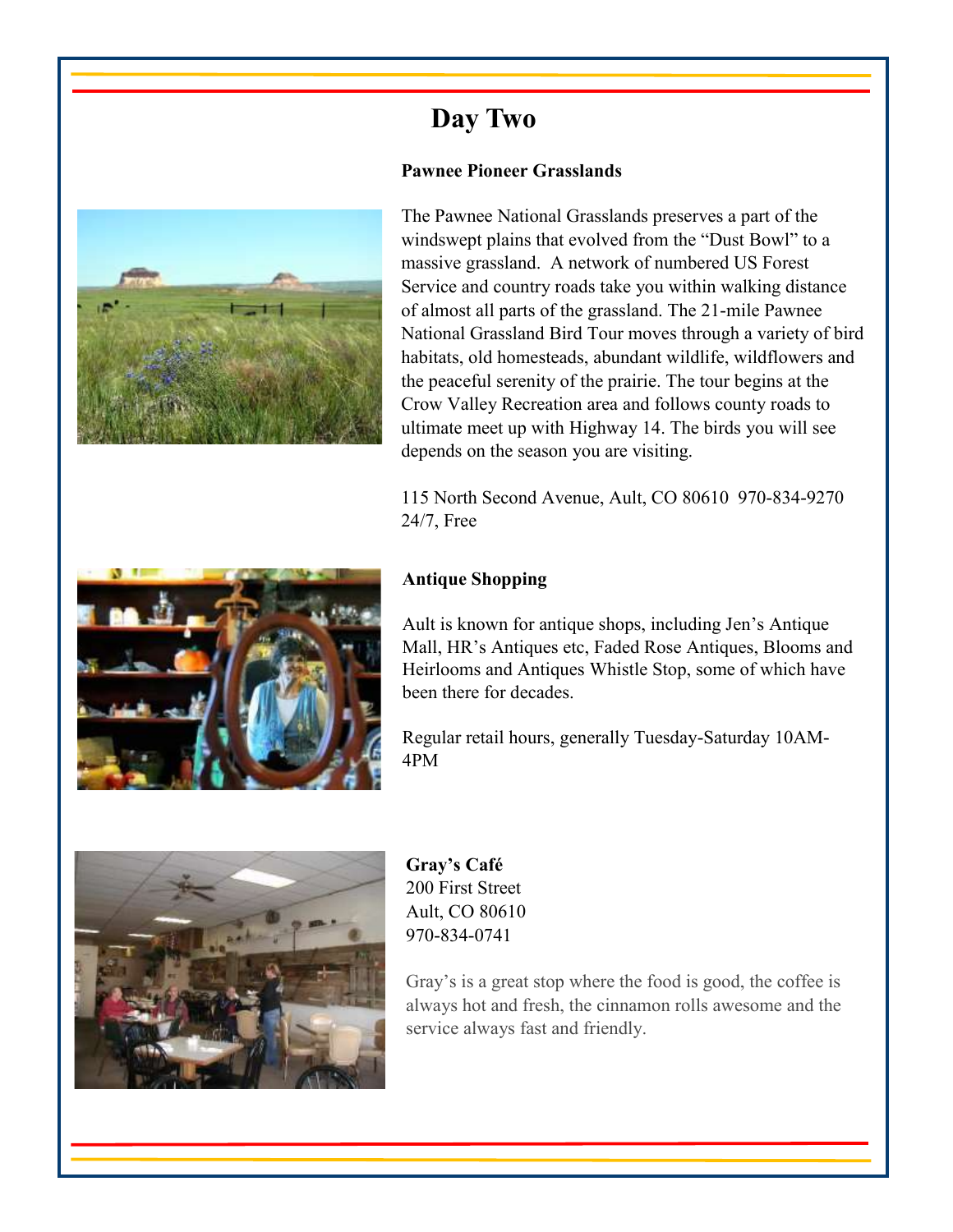### **Grover**



Surrounded by the Pawnee National Grasslands, Grover is home to 150 residents. It was once home to businesses, stories, a stagecoach station and hotels, which are now either boarded up or reduced to rubble. Even though the dusty little town is usually by-passed by visitors, Grover still holds on to its old western charm.

### **Grover Depot Museum**



Two-story railroad depots are rare, and the depot which houses the Grover Depot Museum is the only surviving example of its type in Colorado. It represents the important role played by the railroad in the founding, growth, and long-term survival of many Colorado agricultural towns. Exhibits here weave together Grover's tales of boom and bust.

600 Chatoga Avenue, Grove, CO 970-895-2344 Hours vary, Free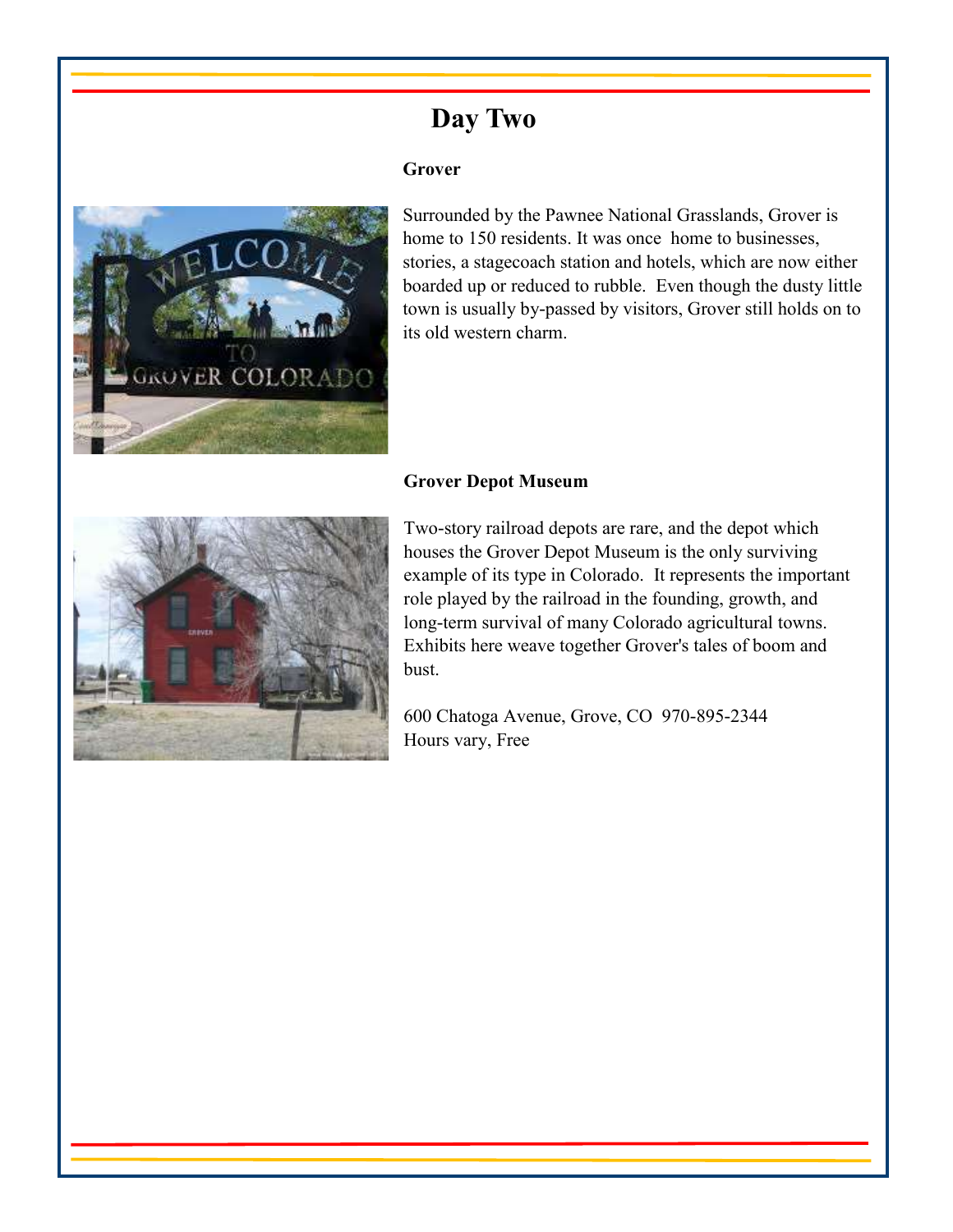

# Fort Morgan

With a commanding view of the South Platte River, Fort Morgan played an integral role in protecting stagecoaches using the cutoff that went through Fort Morgan that shortened the route of the Overland Trail. The fort, built by "Galvanized Yankees," Confederate soldiers who pledged their allegiance to the Union after the war in exchange for being released from prison, at one time was the only presence between Julesburg and the Rocky Mountains. The Union Pacific Railroad bypassed the fort in 1867, leading to a mass desertion when many of the soldiers escaped into the vast frontier never to be seen again. Ault to Fort Morgan—64 miles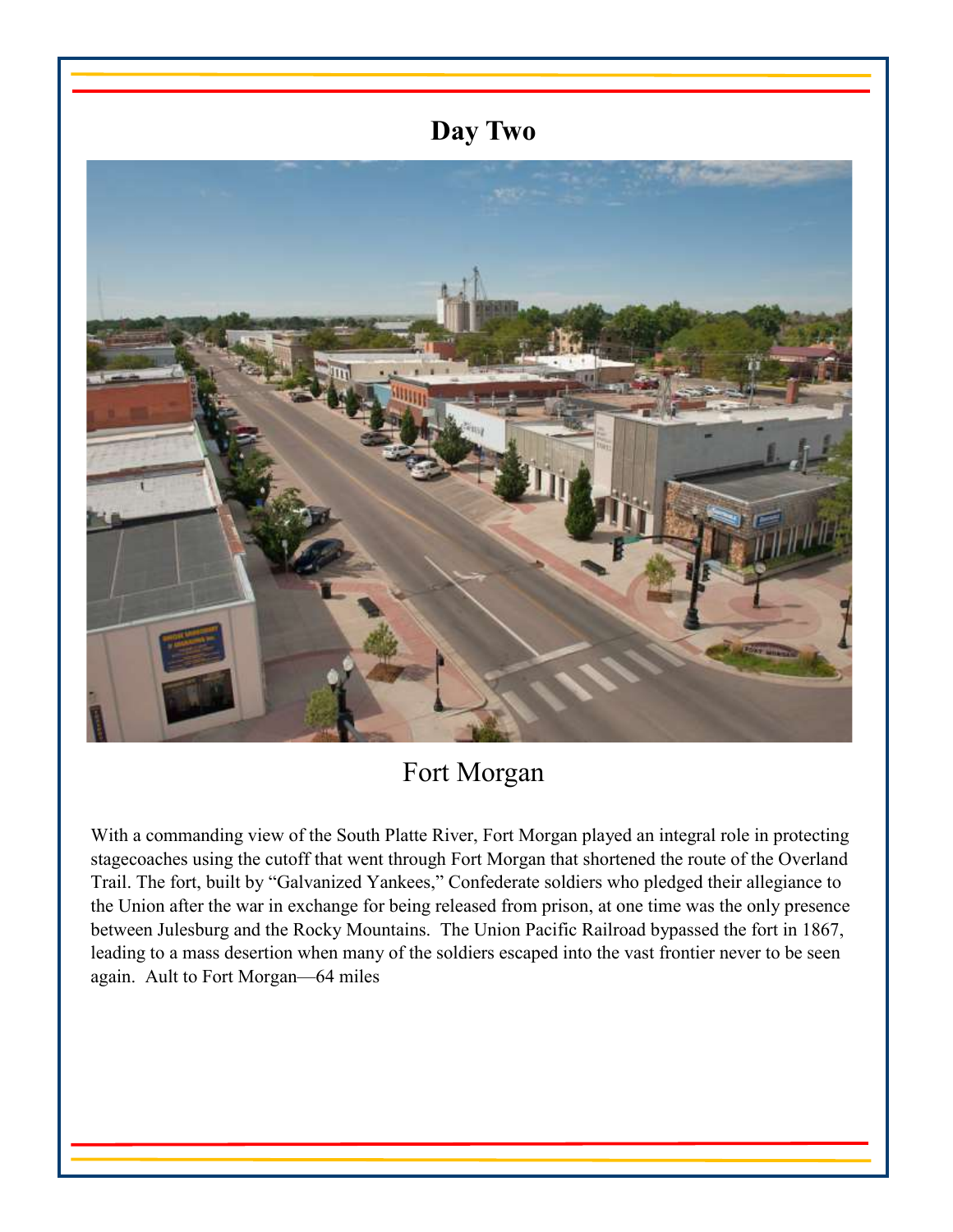### **Fort Morgan Accommodations and Dining**



### **Destination Distinctive Accommodations: Fairfield Inn and Suites 1290 Cottonwood Parkway, Fort Morgan, CO 80701 970-441-6200**

Unwind in a spacious room or suite, with contemporary design and functional furnishings. Complementary Wi-Fi is available throughout the hotel, with mini-refrigerators, micro-waves, and coffee makers in every room. Complimentary breakfast is served daily.



**The May Kitchen and Tap House** 1409 Barlow Road Fort Morgan, CO 80701 970-542-9482

The number one restaurant in Fort Morgan that features the flavors of western America, with a dash of tradition and a twist of creation, in an extraordinary selection of offerings.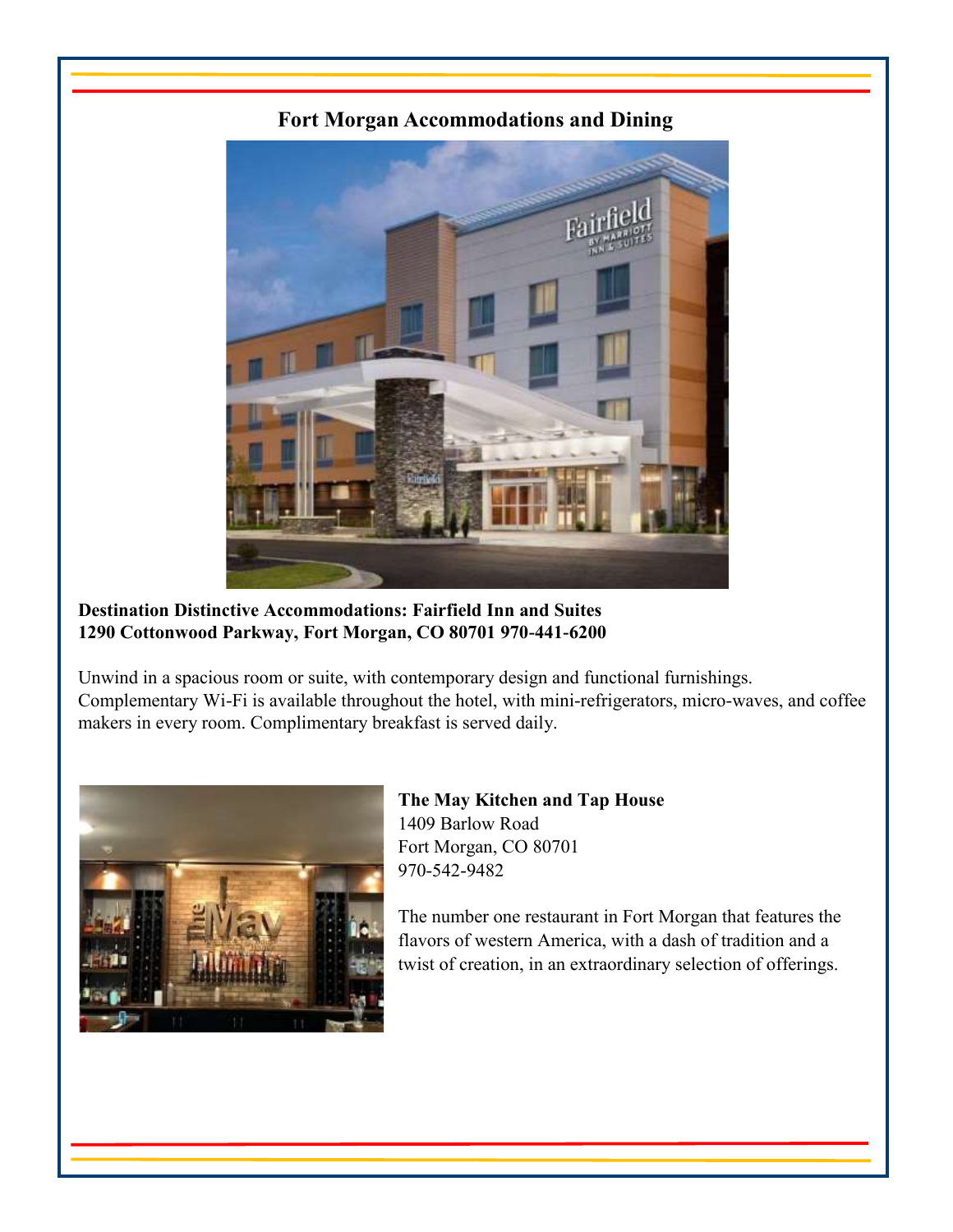

The most significant homes included on the historic walking tour (pdf included with the detailed itinerary) were associated with the prominent pioneers who transformed the high plains into prosperous farms. The district was part of an original 160-acre tree claim made by George Warner in 1883, who needed a place to protect his cattle and sheep protected when they were moved from the train to farms. Sherman Street remained a gravel road until 1945. In addition to creating the historic district in 1990, four of the historic houses were placed on the National Register of Historic Places.

Tour begins at 508 Sherman Street, Allow 30-45 minutes

### **Fort Morgan Museum**

**Day Three**

**Historic Walking Tour of Fort Morgan** 



The Fort Morgan displays the community as it once was, including a Soda Shop from the 1930s, school desks, details of the challenging days of farming in northeastern Colorado, exhibits of Native American life on the Great Plains with an impressive collection of stone tools and arrowheads. A scale model of the town's first train station and the sugar processing plant illustrate the critical role the industry played in the early 1900s. The lower gallery has five different art shows each year and the museum also has a section about the life of jazz bandmaster Glenn Miller.

414 Main Street, Fort Morgan, CO 80701 970-542-4010 Monday-9AM-6PM, Tuesday-Saturday 9AM-5PM, Allow 2 hours



Barns are a normal part of any farming community and barns painted with quilts are special. Morgan County has no less than 119 barns painted with quilts, making for a great tour (pdf included with the detailed itinerary) through the area. At that same time you're viewing quilts, you're also absorbing the timeless farming landscape so famous in this area. Allow at least 2 hours

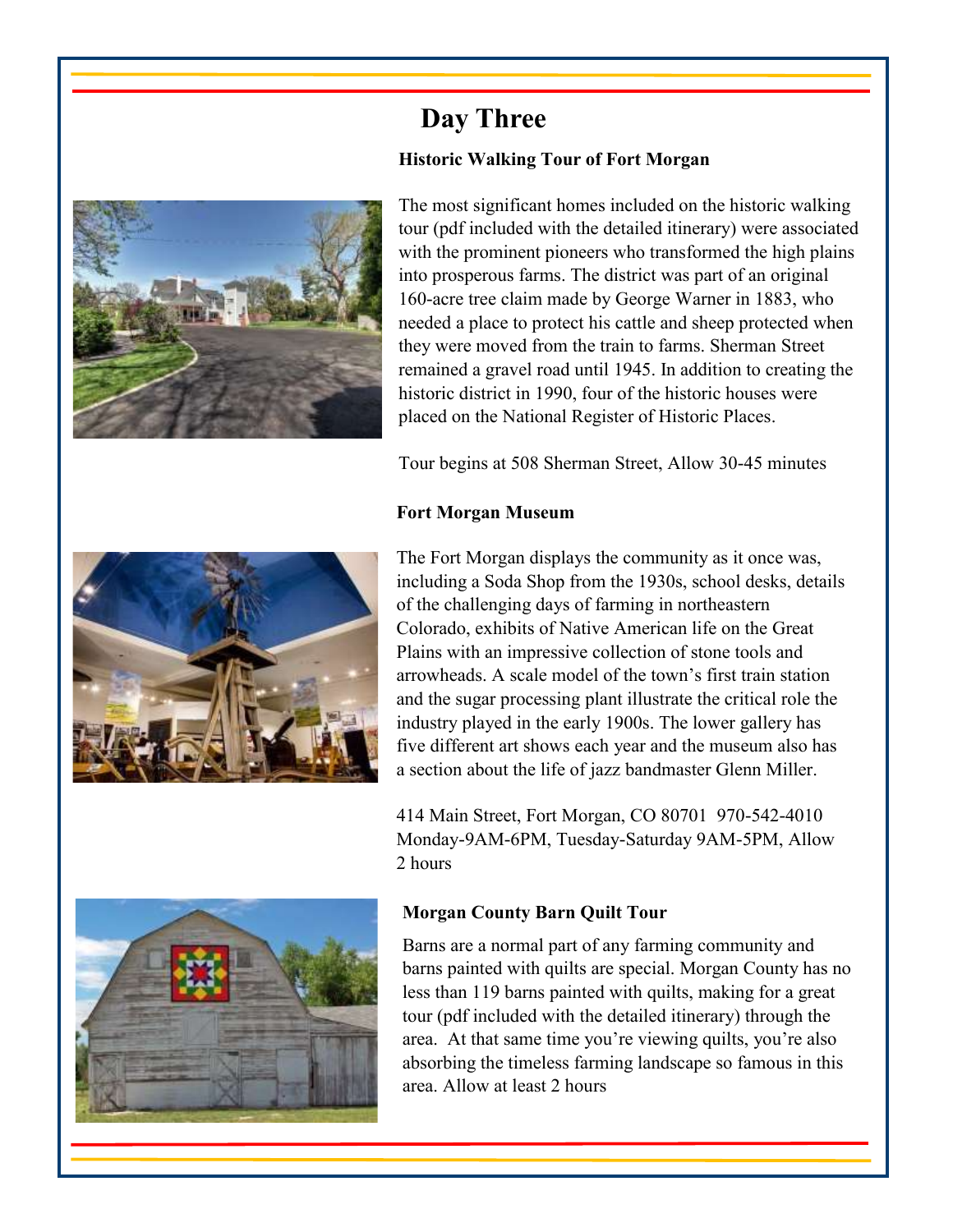# **Day Three**



# Sterling

Known as the Queen City of the Plains, the first residents of Sterling were Arapaho, Cheyenne, Crow, Blackfoot, Sioux, Kiowa and Pawnee. French Canadian fur trappers passed through on their way to the beaver-rich foothills of the Rockies. Discovery of gold in California and Colorado made the Overland Trail the most heavily traveled route in America in the 1850s. When the first people came to Greeley, they found the best farmland already taken so they moved east to settle along the South Platte River, building sod huts on the banks. Locals made sure that the Union Pacific Railroad came through the town by offering 80 acres for a right of way. Fort Morgan to Sterling– 47 miles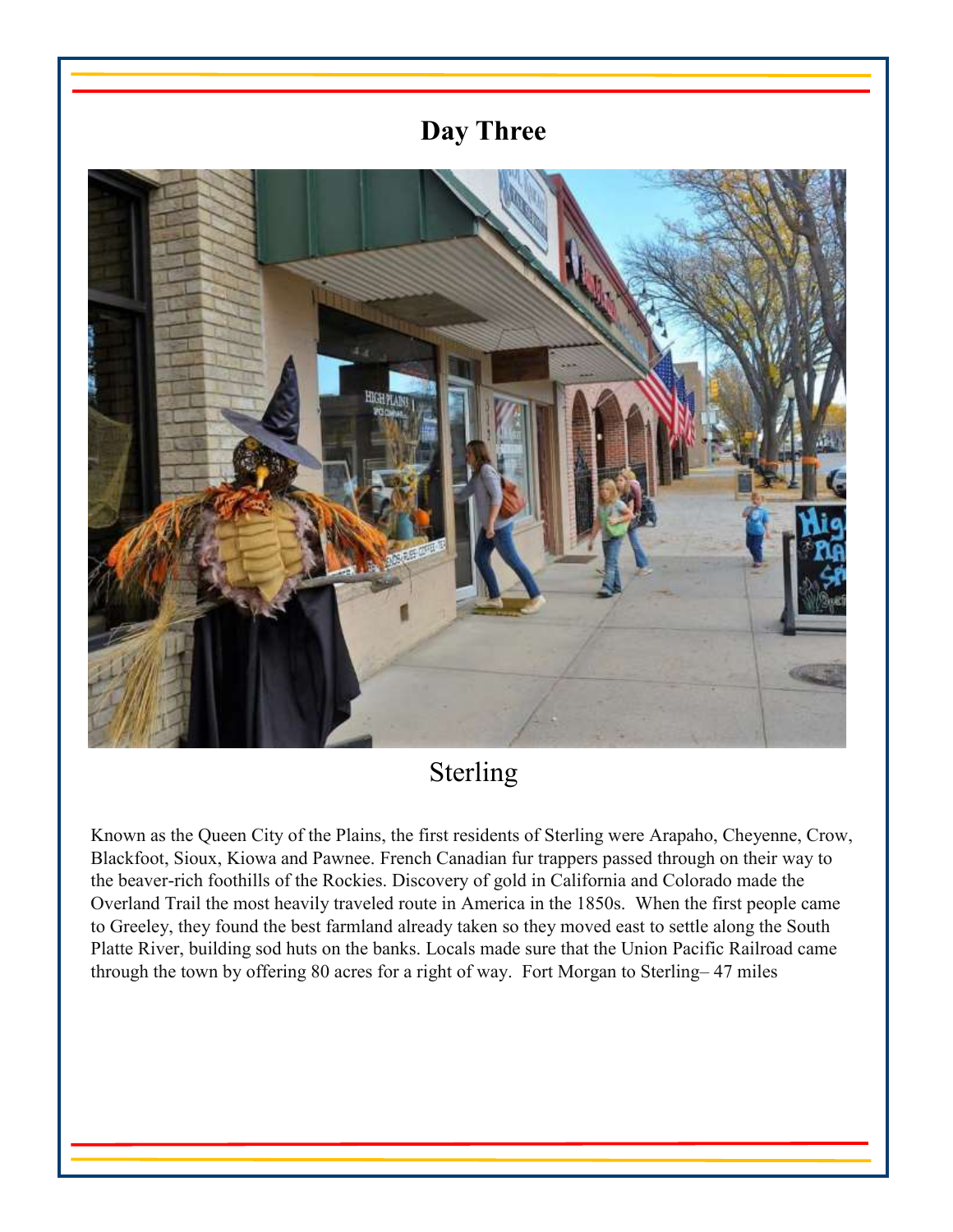

**Day Three**

### **Historic Walking Tour of Sterling**

When the Civil War ended families from the east and the south came west searching for farmland on which to rebuild their lives. By 1875, 12 homesteads had been established in Sterling and six years later the Union Pacific Railroad came through town, promoting great growth. The walking tour (pdf provided with the detailed itinerary) begins at the Logan County Courthouse, where you'll see early paintings of town, and from there proceeds to the W.C. Harris House, Union Pacific Depot, which has seen visits from the likes of Theodore Roosevelt and Herbert Hoover; and the Great Western Sugar Factory, which once processed more than 224,000 tons of sugar beets and later housed prisoners of war during World War II.

Tour beings at 315 Main Street

### **Overland Trail Museum**

.



Between 1862 and 1868, the Overland Trail took more than 250,000 settlers, prospectors, explorers, and trappers, plus goods and mail across the Great Plains. The original museum building was designed after early forts and constructed of native rock. It is now complemented by a turn of the century village, including the Stoney Buttes one room school house, the Dailey Cash General Store, and the Evangelical Lutheran Concordia Church. The granary barn holds a collection of branding irons and other farm and ranch equipment. The blacksmith shop is authentic. The grounds also display an extensive array of farm machinery. The Dave Hamil R. E. A. (Rural Electric Administration) building illustrates how electricity changed life in rural America. A 1900s barbershop with original furnishings and a back room furnished for Saturday night baths has recently been moved to the property, along with a historic print shop, an old filling station, the Herford Depot, and an old box car.

110 Overland Trail, Sterling, CO 80751 970-522-3895 Monday-Saturday 9AM-5PM, Allow 2 hours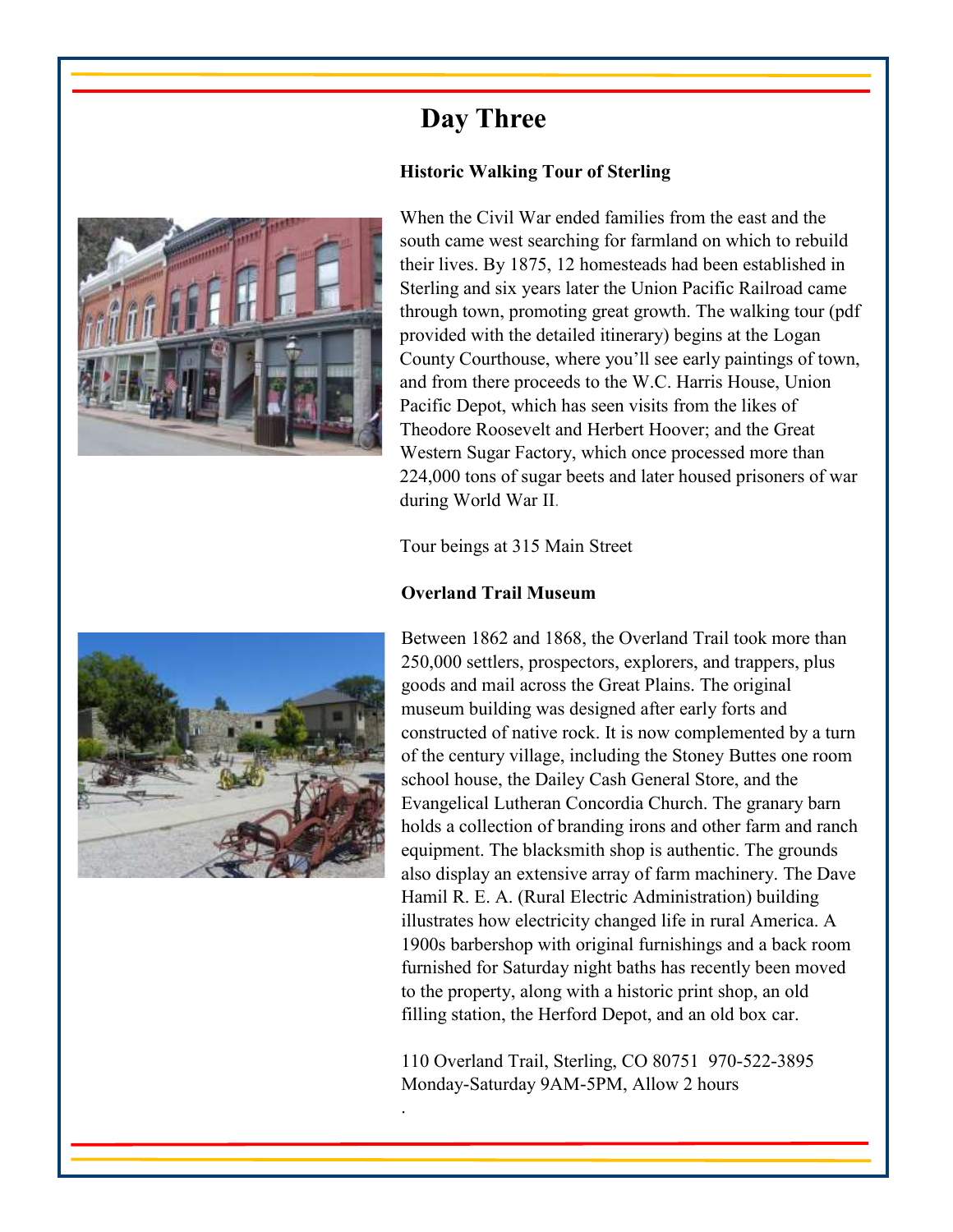### **Sterling Accommodations and Dining**



**Destination Distinctive Accommodations: Best Western Sundowner 125 Overland Trail, Sterling, CO 80751 970-522-6265**

Stay in a conveniently located hotel with two pools, complimentary breakfast and free WiFi.



**The Grill at River City**  1116 West Main Street Sterling, CO 80751 970-526-6969

From Hand Cut Steaks to Beer Battered Shrimp and Onion Rings the Grill takes pride in making all items from scratch daily with fresh ingredients. If you want to sit for a while, there is plenty of space to relax both inside and outside, as well as free WiFi.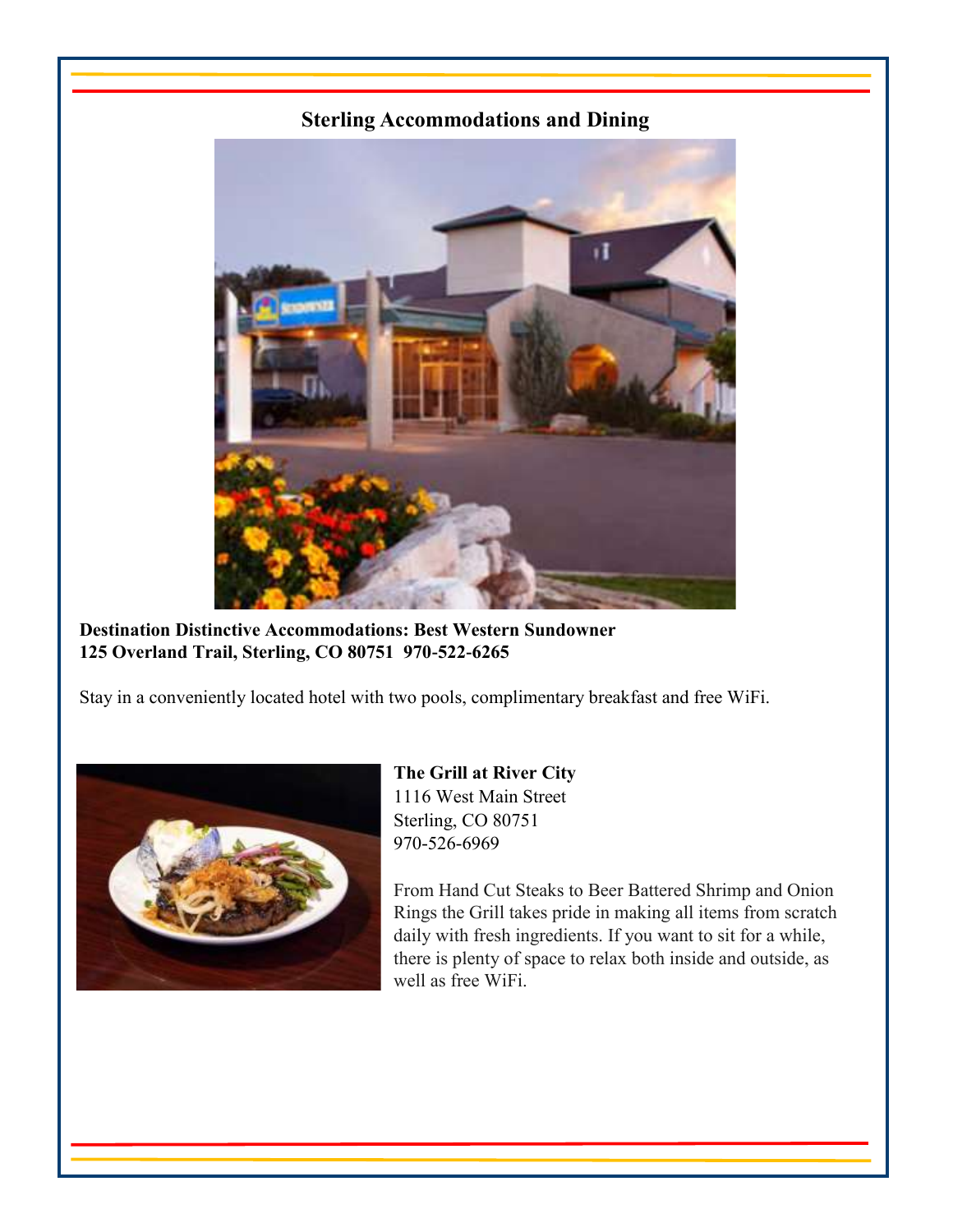# **Day Four**

# Julesburg

Julesburg wasn't always a sleepy little town in fact it was once known as the "Wickedest City in the West." Before it was a busy way station on the region's transportation known as the Upper California Creek, the area was home to Arapaho, Cheyenne and other Plains Indians. Established in 1858, Julesburg soon became the largest settlement between Fort Kearney, Nebraska and Denver, serving as a rendezvous point for traders, Indian fighters, buffalo hunters, desperados and bandits. Sterling to Julesburg—60 miles